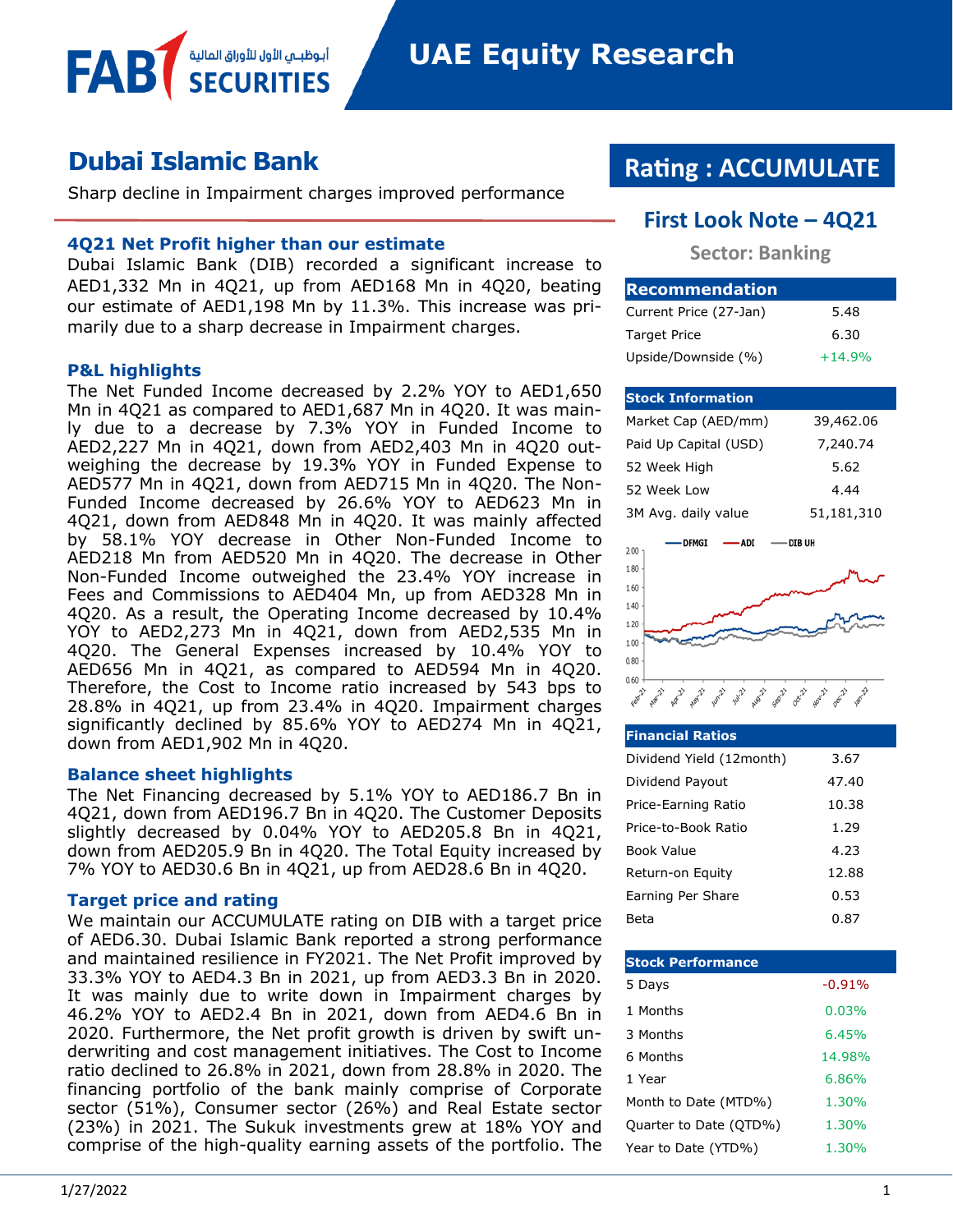

Bank records Revenue via four sectors namely – Consumer, Corporate and Treasury of 2021. Under the Consumer portfolio, the gross new consumer financing surged to AED14 Bn in 2021. The bank focuses on CASA deposits that grew by AED2 Bn in 2021. The Corporate portfolio is diversified and witnessed new gross financing up to AED19 Bn. It reduced the impact of early payments received by the Bank. The average yield generated on the corporate portfolio was 2.7%, compared to the low rate environment in 2021. Under the Treasury portfolio, the Sukuks increased significantly by 18% YOY. Around 70% of the portfolio is invested in sovereign funds with strong ratings. The treasury yields stabled at 4% in 2021. The NPL has increased to 6.8% in 2021, up from 5.7% in 2020. It was mainly due to decrease in net financing because of early payments. Recoveries from NMC and Noor POCI investments are likely to reduce the NPLs in the future. The Cost of risk has declined by 38 bps YOY to 99 bps in 2021, down from 137 bps in 2020. The Coverage ratio stood at 72% in 2021. The Bank has reduced its Zero Cost Facility (ZCF) to zero as of  $31<sup>st</sup>$  December 2021. The Bank continues to demonstrate stable liquidity position with LCR up to 136%, which is up by 700 bps. The NSFR stands at 102% as of 2021 and the Finance to Deposit ratio stands at 91%. The Customer Deposits are stable at AED206 Bn in 2021, with a slight decline compared to 2020. The CASA deposits grew by 4.4% YOY to AED90 Bn in 2021. Overall, CASA deposits comprise of 44% of the Total deposits. The Bank has maintained strong capitalization with CAR at 17.1%. Similarly, the CET 1 stands at 12.4% as of 2021. Both the ratios are above the minimum required level. The Bank has proposed dividends of 25% with dividend yield of 4.6% at current market price, subject to shareholder approval. It comprises of AED0.25 per share of cash dividends as of 2021. On the strategic front, the Bank's digital platform continues to grow with 18% jump in registered users in 2021. Similarly, the internet and mobile transactions are up by 15% and 31%, respectively. The Bank expects a positive outlook for the coming year due to improvement in the macroeconomic outlook and increase in global oil price. Therefore, based on our above analysis, we assign a ACCUMULATE rating.

#### **DIB - Relative Valuation**

| (At CMP)       | 2017 | 2018 | 2019 | 2020    | 2021 |
|----------------|------|------|------|---------|------|
| P/E            | 7.9  | 7.6  | 7.9  | 14.4    | 10.3 |
| P/B            | 1.6  | 1.5  | 1.4  | 1.4     | 1.3  |
| Dividend yield | 7.3% | 6.4% | 6.4% | $3.6\%$ | 4.6% |

*FABS estimate & Co Data*

#### **DIB - P&L**

| (in AED mm)                    | 4Q20     | 3Q21     | 4Q21     | 4Q21F  | Var       | <b>YOY</b> | QOQ       | 2020     | 2021     | Change    |
|--------------------------------|----------|----------|----------|--------|-----------|------------|-----------|----------|----------|-----------|
| Funded income                  | 2,403    | 2,345    | 2,227    | 2,363  | $-5.8%$   | $-7.3%$    | -5.0%     | 10,421   | 9,033    | $-13.3%$  |
| Funded expense                 | $-715$   | $-583$   | $-577$   | -590   | $-2.2%$   | $-19.3%$   | $-1.1\%$  | $-3,672$ | $-2,373$ | -35.4%    |
| <b>Net funded income (NFI)</b> | 1,687    | 1,762    | 1,650    | 1,773  | $-6.9%$   | $-2.2%$    | $-6.4%$   | 6,749    | 6,660    | $-1.3%$   |
| Fees & commissions             | 328      | 415      | 404      | 416    | $-2.7%$   | 23.4%      | $-2.5%$   | 1,646    | 1,655    | 0.6%      |
| Other non-funded income        | 520      | 344      | 218      | 355    | $-38.6%$  | $-58.1%$   | $-36.6%$  | 1,076    | 1,107    | 2.9%      |
| <b>Non Funded Income</b>       | 848      | 759      | 623      | 771    | $-19.2%$  | $-26.6%$   | $-18.0\%$ | 2,721    | 2,762    | 1.5%      |
| <b>Operating income</b>        | 2,535    | 2,521    | 2,273    | 2,544  | $-10.7%$  | $-10.4%$   | $-9.9%$   | 9,471    | 9,422    | $-0.5%$   |
| General expenses               | -594     | $-628$   | $-656$   | -647   | 1.3%      | 10.4%      | 4.4%      | $-2,728$ | $-2,529$ | $-7.3%$   |
| <b>Pre-provisioning profit</b> | 1,942    | 1,893    | 1,617    | 1,897  | $-14.7%$  | -16.7%     | $-14.6%$  | 6,743    | 6,892    | 2.2%      |
| Impairment charges             | $-1,902$ | $-675.5$ | $-274$   | $-692$ | $-60.4%$  | $-85.6%$   | $-59.4%$  | $-4,552$ | $-2,448$ | $-46.2%$  |
| Gain on bargain purchase       | 0        | $\Omega$ | $\Omega$ | 0      | <b>NA</b> | NA.        | ΝA        | 1,015    | $\Omega$ | <b>NM</b> |
| <b>Profit before tax</b>       | 40       | 1,218    | 1,343    | 1,205  | 11.4%     | <b>NM</b>  | 10.3%     | 3,206    | 4,444    | 38.6%     |
| Tax                            | -5       | $-12$    | $-5$     | $-11$  | $-50.5%$  | 14.3%      | $-56.2%$  | $-46$    | $-38$    | $-17.3%$  |
| Profit before NCI              | 35       | 1,205    | 1,337    | 1,194  | 12.0%     | NM.        | 10.9%     | 3,160    | 4,406    | 39.4%     |
| Non-controlling interests      | 133      | 0        | $-5$     | 4      | NM.       | <b>NM</b>  | NM.       | 134      | $-15$    | NΜ        |
| <b>Profit for the period</b>   | 168      | 1,205    | 1,332    | 1,198  | 11.3%     | <b>NM</b>  | 10.6%     | 3,294    | 4,391    | 33.3%     |

*FABS estimate & Co Data*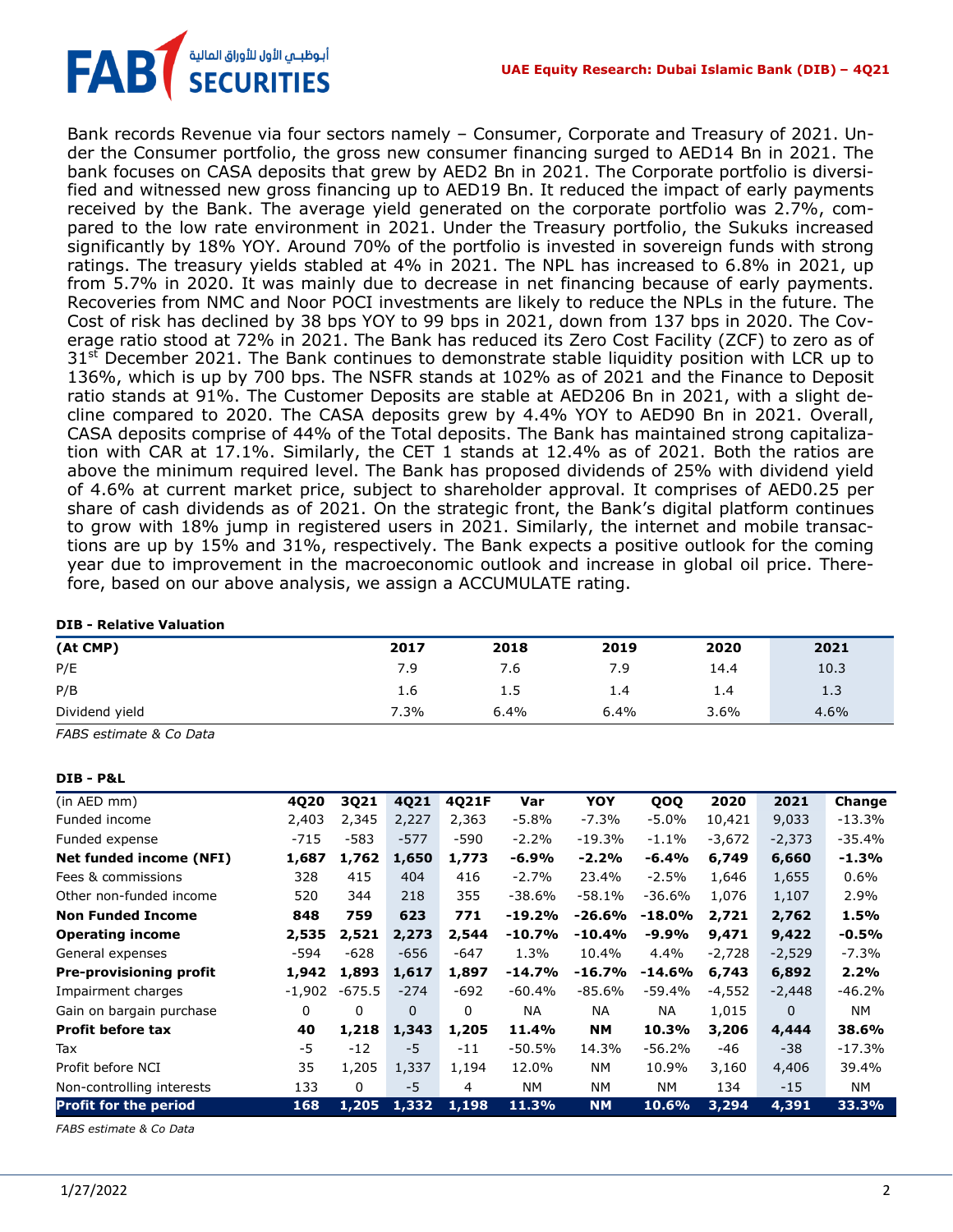#### **UAE Equity Research: Dubai Islamic Bank (DIB) – 4Q21**



#### **DIB - P&L KPI**

|                       | 4Q20      | 3Q21    | 4Q21  | YOY Ch  | QOQ Ch  | 2020    | 2021  | Change  |
|-----------------------|-----------|---------|-------|---------|---------|---------|-------|---------|
| Net FI/OI             | 66.6%     | 69.9%   | 72.6% | 605     | 271     | 71.3%   | 70.7% | -58     |
| <b>NIM</b>            | 3.2%      | 2.9%    | 2.8%  | $-35$   | -8      | 3.1%    | 2.8%  | -31     |
| <b>NIS</b>            | 3.2%      | 2.9%    | 2.8%  | $-33$   | -8      | 3.1%    | 2.8%  | -30     |
| Fees & commissions/OI | 12.9%     | 16.5%   | 17.8% | 487     | 134     | 17.4%   | 17.6% | 19      |
| Other non-funded/OI   | 20.5%     | 13.6%   | 9.6%  | $-1092$ | $-405$  | 11.4%   | 11.7% | 39      |
| Cost to income        | 23.4%     | 24.9%   | 28.8% | 543     | 395     | 28.8%   | 26.8% | $-196$  |
| Impairment/PPP        | 97.9%     | 35.7%   | 17.0% | $-8097$ | $-1871$ | 67.5%   | 35.5% | $-3198$ |
| Tax/PBT               | $-378.3%$ | $0.0\%$ | 0.4%  | 37862   | 32      | $-4.2%$ | 0.3%  | 459     |
| NP/OI                 | 6.6%      | 47.8%   | 58.6% | 5199    | 1084    | 34.8%   | 46.6% | 1183    |
| <b>ROAA</b>           | 0.1%      | $0.4\%$ | 0.5%  | 40      | 6       | 1.3%    | 1.5%  | 28      |
| <b>ROAE</b>           | $0.6\%$   | 4.1%    | 4.5%  | 388     | 41      | 12.2%   | 14.8% | 267     |

*FABS estimate & Co Data*

#### **DIB key B/S items**

| AED MM                   | 4Q20    | <b>1Q21</b> | 2021    | 3Q21     | 4021    | Change   |
|--------------------------|---------|-------------|---------|----------|---------|----------|
| <b>Net financings</b>    | 196,689 | 196,181     | 194,290 | 192,756  | 186,691 | $-5.1%$  |
| QOQ change               | $-0.4%$ | $-0.3%$     | $-1.0%$ | $-0.8%$  | $-3.1%$ |          |
| <b>Total assets</b>      | 289,556 | 291,711     | 293,782 | 289,389  | 279,082 | $-3.6%$  |
| QOQ change               | $-3.3%$ | 0.7%        | 0.7%    | $-1.5\%$ | $-3.6%$ |          |
| <b>Customer deposits</b> | 205,925 | 214,001     | 218,309 | 214,124  | 205,845 | $-0.04%$ |
| QOQ change               | $-4.1%$ | 3.9%        | 2.0%    | $-1.9\%$ | $-3.9%$ |          |
| Shareholders' fund       | 28,606  | 27,898      | 28,664  | 29,816   | 30,602  | 7.0%     |
| QOQ change               | $-1.5%$ | $-2.5%$     | 2.7%    | 4.0%     | 2.6%    |          |

*FABS estimate & Co Data*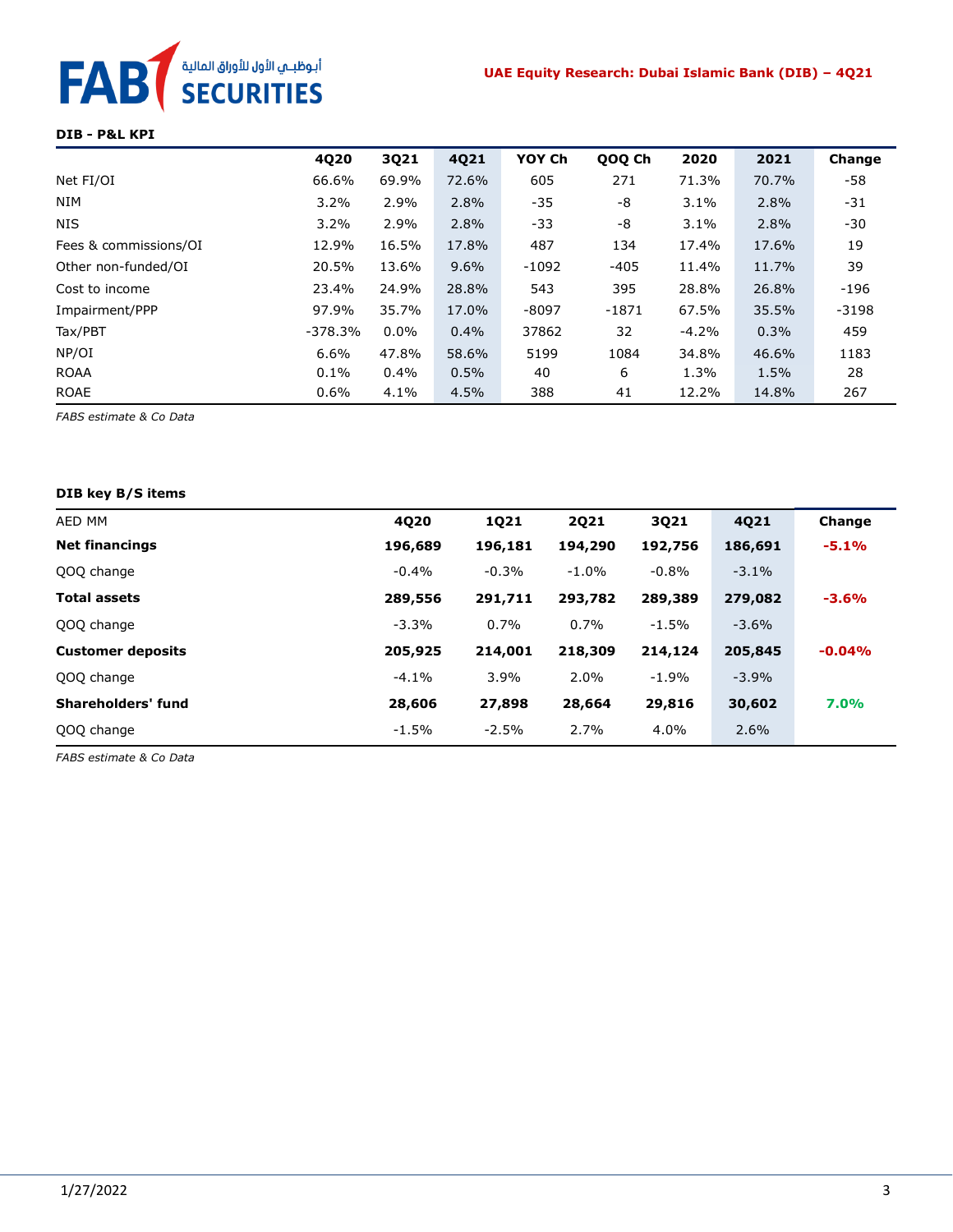# أبوظبـي الأول للأوراق المالية<br>SECURITIES FAB

#### **Research Rating Methodology:**

| Rating            | <b>Upside/Downside potential</b> |
|-------------------|----------------------------------|
| <b>BUY</b>        | Higher than $+15%$               |
| <b>ACCUMULATE</b> | Between $+10\%$ to $+15\%$       |
| <b>HOLD</b>       | $1$ ower than $+10\%$ to $-5\%$  |
| <b>REDUCE</b>     | Between -5% to -15%              |
| SELL.             | Lower than -15%                  |

#### **FAB Securities Contacts:**

# **Research Analysts** Ahmad Banihani +971-2-6161629 [ahmad.banihani@Bankfab.com](mailto:ahmad.banihani@Bankfab.com) **Sales & Execution** Abu Dhabi Head Office Trading Desk  $+971-2-6161700/1$  [Online Trading Link](http://www.nbad.com/countries/en-ae/Brokerage/WhatWeOffer/Pages/OnlineTrading.aspx) +971-2-6161777 Institutional Desk +971-4-4245765 Sales and Marketing +971-2-6161703

#### **DISCLAIMER**

This report has been prepared by FAB Securities (FABS), which is authorised by the UAE Securities and Commodities Authority, licensing registration number 604002, and is a member of the Abu Dhabi Securities Exchange and Dubai Financial Market. The information, opinions and materials contained in this report are provided for information purposes only and are not to be used, construed, or considered as an offer or the solicitation of an offer or recommendation to sell or to buy or to subscribe for any investment security or other financial instrument. The information, opinions and material in this report have been obtained and derived from publicly available information and other sources considered reliable without being independently verified for their accuracy or completeness. FABS gives no representation or warranty, express or implied, as to the accuracy and completeness of information and opinions expressed in this report. Opinions expressed are current as of the original publication date appearing on the report only and the information, including the opinions contained herein, are subject to change without notice. FABS is under no obligation to update this report. The investments referred to in this report might not be suitable for all recipients. Recipients should not base their investment decisions on this report and should make their own investigations, and obtain independent advice, as appropriate. Any loss or other consequences arising from the uses of material contained in this report shall be the sole and exclusive responsibility of the recipient and FABS accepts no liability for any such loss or consequence. The value of any investment could fall as well as rise and the investor may receive less than the original amount invested. Some investments mentioned in this report might not be liquid investments, which could be difficult to realise in cash. Some investments discussed in this report could be characterised by high level of volatility, which might result in loss. FABS owns the intellectual property rights and any other material contained in this report. No part of this report may be reproduced, utilised or modified in any form either in whole or in part or by any electronic, mechanical or other means, now known or hereafter invented, including photocopying and recording, or stored in any retrieval system without the prior consent of FABS in writing. While utmost care has been taken to ensure that the information provided is accurate and correct, neither FABS, nor its employees shall, in any way, be responsible for the contents. By accepting this document, the recipient agrees he/she has read the above disclaimer and to be bound by the foregoing limitations/ restrictions.